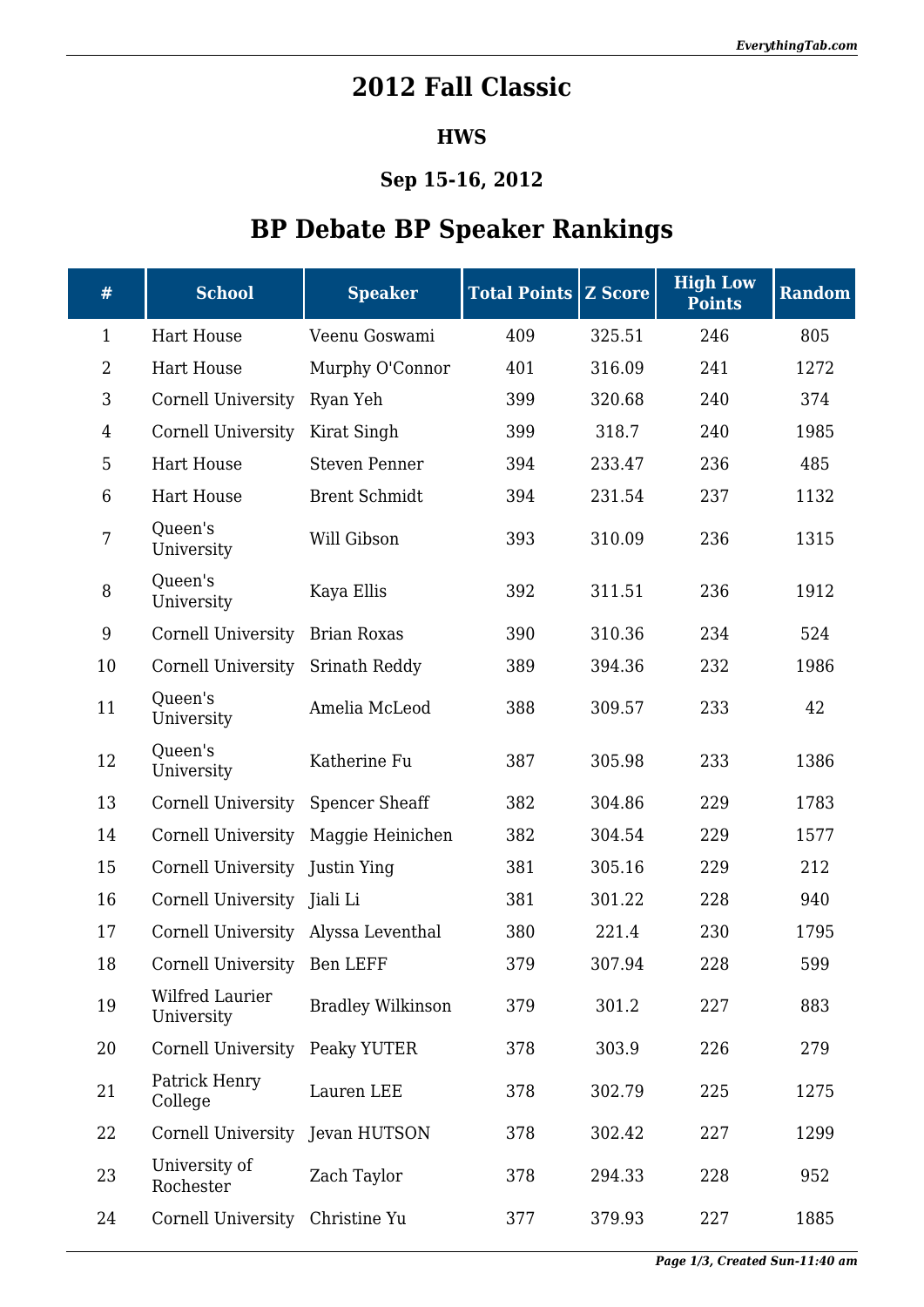| #  | <b>School</b>                           | <b>Speaker</b>              | <b>Total Points Z Score</b> |        | <b>High Low</b><br><b>Points</b> | <b>Random</b> |
|----|-----------------------------------------|-----------------------------|-----------------------------|--------|----------------------------------|---------------|
| 25 | Cornell University                      | Emily KLING                 | 376                         | 380.97 | 226                              | 687           |
| 26 | Cornell University                      | <b>Adrian MCHALE</b>        | 376                         | 375.33 | 225                              | 979           |
| 27 | Wilfred Laurier<br>University           | Alisha Harkness             | 375                         | 299.7  | 224                              | 1397          |
| 28 | Patrick Henry<br>College                | Ruan MEINTJES               | 375                         | 298.51 | 225                              | 592           |
| 29 | Wilfred Laurier<br>University           | Matt Casselman              | 375                         | 296.02 | 226                              | 1432          |
| 30 | Patrick Henry<br>College                | Mark TEUBL                  | 374                         | 298.01 | 225                              | 1206          |
| 31 | Cornell University                      | Aditi BHOWMICK              | 373                         | 300.32 | 222                              | 1254          |
| 32 | Cornell University                      | Elad DROVI                  | 373                         | 296.63 | 223                              | 1060          |
| 33 | Cornell University                      | Jake ATKINS                 | 373                         | 295.4  | 224                              | 1672          |
| 34 | Patrick Henry<br>College                | Ryan MCDONALD               | 373                         | 294.03 | 224                              | 1872          |
| 35 | University of<br>Rochester              | Nina Datlof                 | 373                         | 289.21 | 224                              | 1328          |
| 36 | Cornell University                      | Jay Wexler                  | 372                         | 371.76 | 221                              | 1886          |
| 37 | Cornell University                      | Daniel Yoon                 | 372                         | 300.42 | 223                              | 644           |
| 38 | Wilfred Laurier<br>University           | George Lifchts              | 372                         | 295.55 | 225                              | 944           |
| 39 | Patrick Henry<br>College                | Lydia BODE                  | 371                         | 299.31 | 221                              | 1164          |
| 40 | Patrick Henry<br>College                | Joseph<br><b>SAMUELSON</b>  | 371                         | 298.99 | 221                              | 120           |
| 41 | <b>Cornell University</b>               | Milly<br><b>KASTENABAUM</b> | 371                         | 297.77 | 222                              | 1953          |
| 42 | Cornell University                      | Claire ZHANG                | 370                         | 218.32 | 222                              | 1010          |
| 43 | Cornell University                      | Nick RASKIN                 | 369                         | 224.25 | 224                              | 481           |
| 44 | Colgate U                               | Alexa Windsor               | 368                         | 373.47 | 224                              | 967           |
| 45 | Hobart and<br>William Smith<br>Colleges | <b>SWING E</b>              | 368                         | 370.8  | 222                              | 853           |
| 46 | Patrick Henry<br>College                | Preston Black               | 368                         | 296.98 | 218                              | 200           |
| 47 | Patrick Henry<br>College                | Lanson HOOPAI               | 368                         | 289.3  | 223                              | 303           |
| 48 | <b>Cornell University</b>               | Maheer IQBAL                | 367                         | 225.63 | 221                              | 1621          |
| 49 | Colgate U                               | Madeline Allen              | 366                         | 292.25 | 221                              | 1473          |